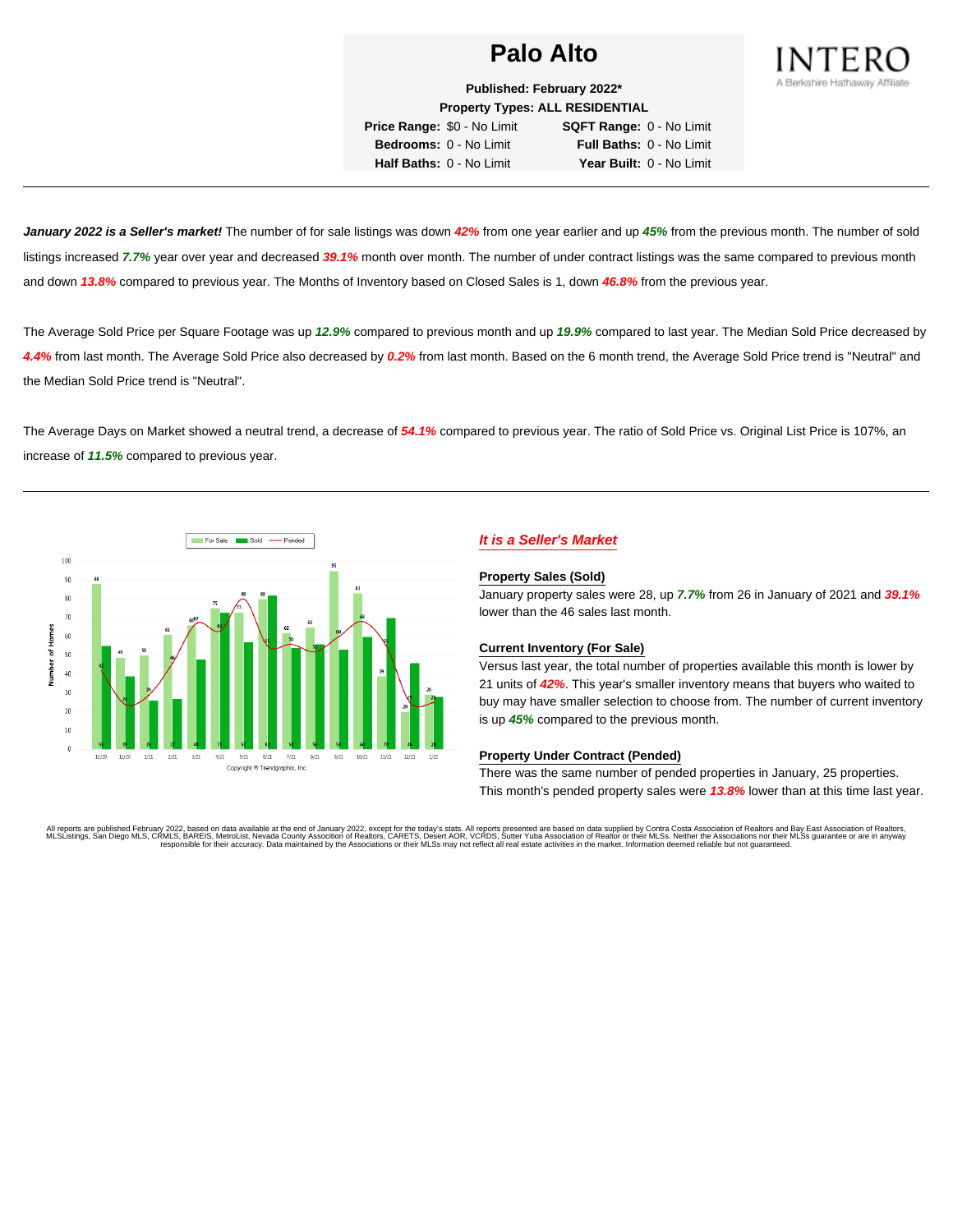

**Published: February 2022\***

**Property Types: ALL RESIDENTIAL**

**Price Range:** \$0 - No Limit **SQFT Range:** 0 - No Limit

**Bedrooms:** 0 - No Limit **Full Baths:** 0 - No Limit **Half Baths:** 0 - No Limit **Year Built:** 0 - No Limit

# **The Average Sold Price per Square Footage is Neutral\***

The Average Sold Price per Square Footage is a great indicator for the direction of property values. Since Median Sold Price and Average Sold Price can be impacted by the 'mix' of high or low end properties in the market, the Average Sold Price per Square Footage is a more normalized indicator on the direction of property values. The January 2022 Average Sold Price per Square Footage of \$1811 was up **12.9%** from \$1604 last month and up **19.9%** from \$1511 in January of last year.

\* Based on 6 month trend – Appreciating/Depreciating/Neutral





## **The Days on Market Shows Neutral Trend\***

The average Days on Market (DOM) shows how many days the average property is on the market before it sells. An upward trend in DOM trends to indicate a move towards more of a Buyer's market, a downward trend indicates a move towards more of a Seller's market. The DOM for January 2022 was 28, down **20%** from 35 days last month and down **54.1%** from 61 days in January of last year.

### **The Sold/Original List Price Ratio Remains Steady\*\***

The Sold Price vs. Original List Price reveals the average amount that sellers are agreeing to come down from their original list price. The lower the ratio is below 100% the more of a Buyer's market exists, a ratio at or above 100% indicates more of a Seller's market. This month Sold Price vs. Original List Price of 107% is up **4.9%** % from last month and up from **11.5%** % in January of last year.

\* Based on 6 month trend – Upward/Downward/Neutral

\*\* Based on 6 month trend - Rising/Falling/Remains Steady

All reports are published February 2022, based on data available at the end of January 2022, except for the today's stats. All reports presented are based on data supplied by Contra Costa Association of Realtors and Bay Ea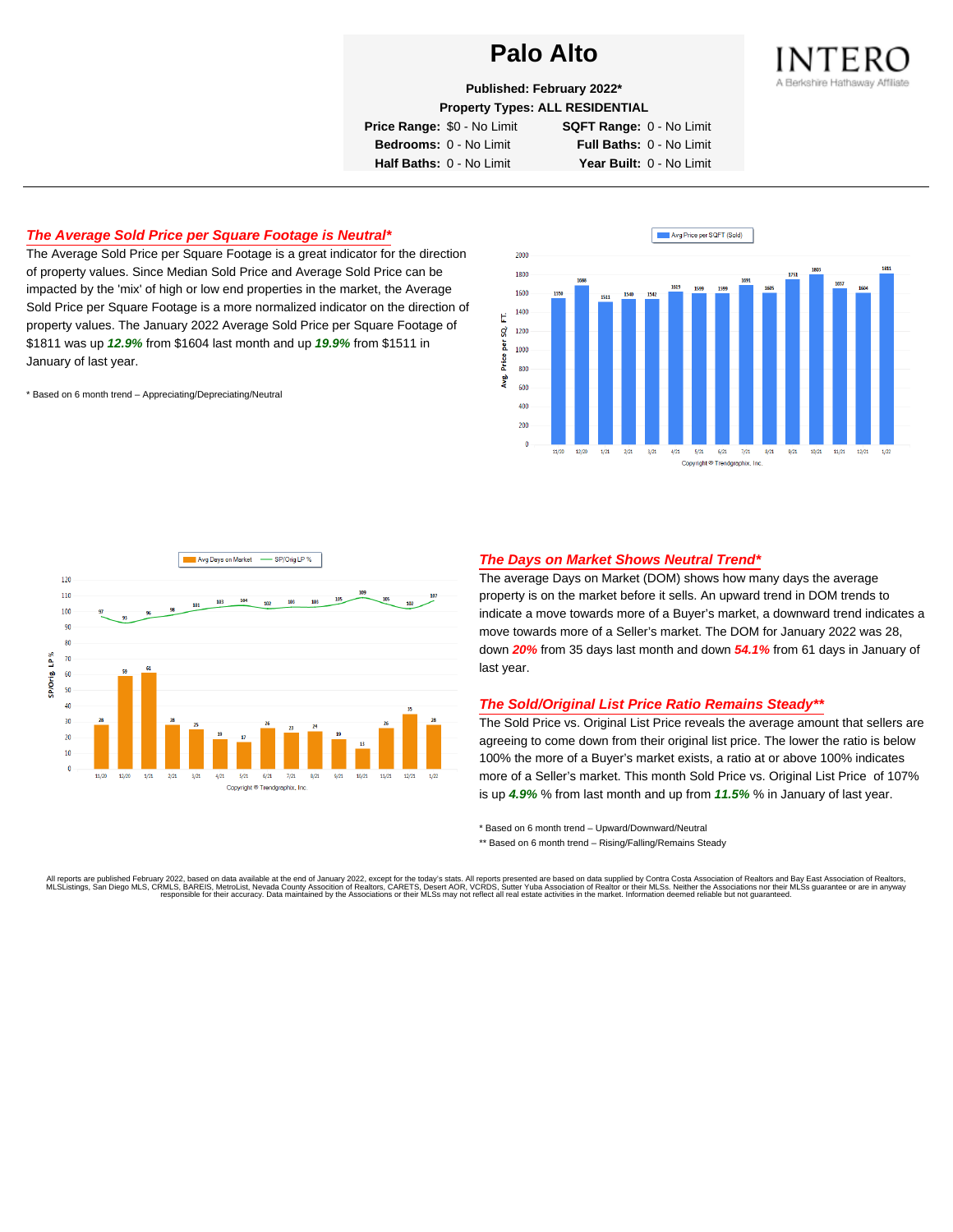

**Published: February 2022\***

**Property Types: ALL RESIDENTIAL**

**Price Range:** \$0 - No Limit **SQFT Range:** 0 - No Limit

**Bedrooms:** 0 - No Limit **Full Baths:** 0 - No Limit

**Half Baths:** 0 - No Limit **Year Built:** 0 - No Limit

# **The Average For Sale Price is Neutral\***

The Average For Sale Price in January was \$6,285,000, up **46.4%** from \$4,292,000 in January of 2021 and down **1.6%** from \$6,390,000 last month.

# **The Average Sold Price is Neutral\***

The Average Sold Price in January was \$3,647,000, up **28.8%** from \$2,831,000 in January of 2021 and down **0.2%** from \$3,653,000 last month.

# **The Median Sold Price is Neutral\***

The Median Sold Price in January was \$3,525,000, up **29.6%** from \$2,720,000 in January of 2021 and down **4.4%** from \$3,688,000 last month.

\* Based on 6 month trend – Appreciating/Depreciating/Neutral





# **It is a Seller's Market\***

A comparatively lower Months of Inventory is more beneficial for sellers while a higher months of inventory is better for buyers.

\*Buyer's market: more than 6 months of inventory Seller's market: less than 3 months of inventory Neutral market: 3 – 6 months of inventory

## **Months of Inventory based on Closed Sales**

The January 2022 Months of Inventory based on Closed Sales of 1 was decreased by **46.8%** compared to last year and up **138%** compared to last month. January 2022 is Seller's market.

### **Months of Inventory based on Pended Sales**

The January 2022 Months of Inventory based on Pended Sales of 1.2 was decreased by **29%** compared to last year and up **50%** compared to last month. January 2022 is Seller's market.

All reports are published February 2022, based on data available at the end of January 2022, except for the today's stats. All reports presented are based on data supplied by Contra Costa Association of Realtors, and beat responsible for their accuracy. Data maintained by the Associations or their MLSs may not reflect all real estate activities in the market. Information deemed reliable but not quaranteed